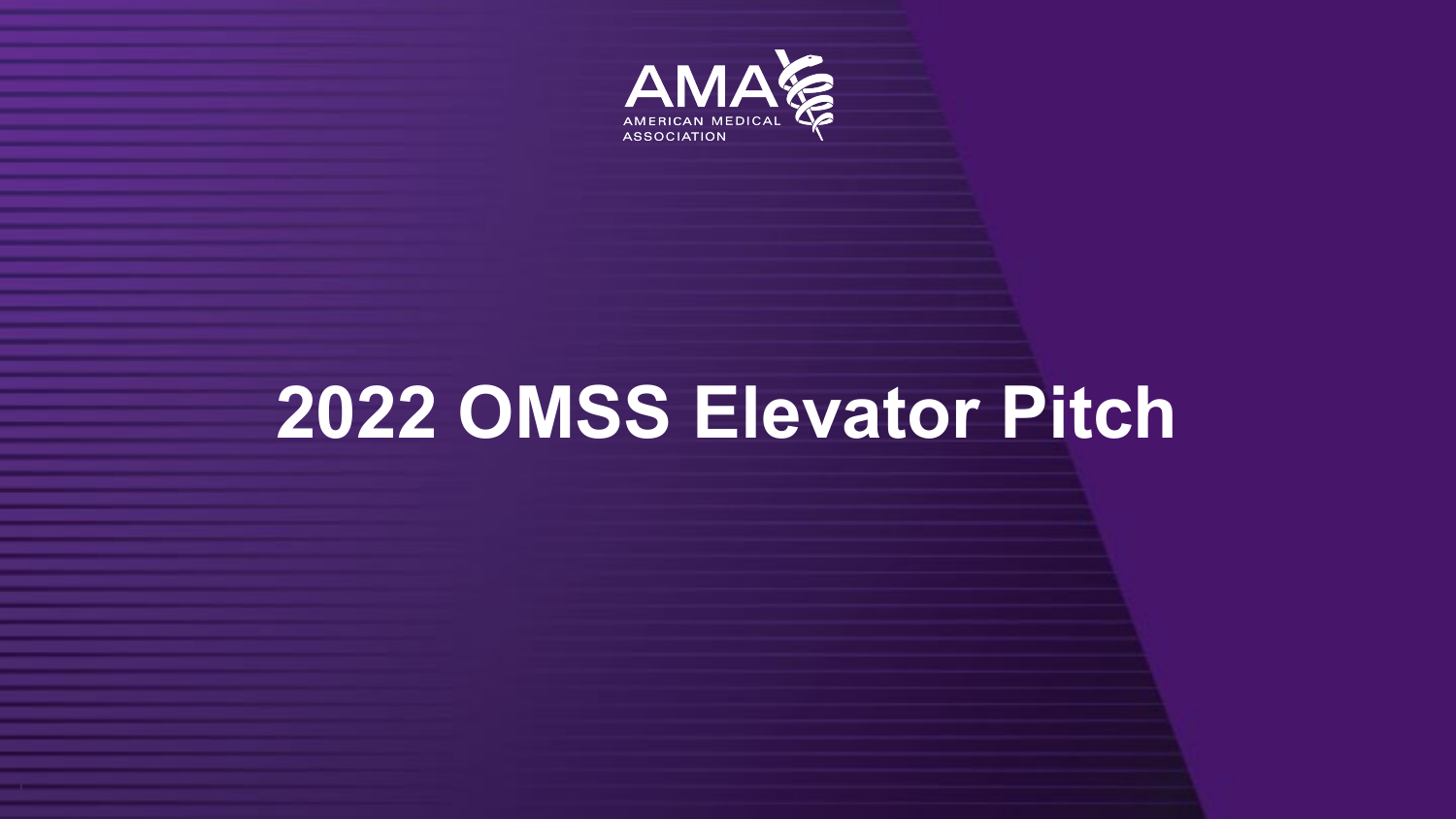### **2022 OMSS Elevator Pitch**

The AMA Organized Medical Staff Section is the only physician-led, national group that advocates for the independence of the medical staff to ensure that physicians will be able to deliver the best care for patients in a safe environment by serving as a resource and voice for all medical staffs and their physicians in their interactions with hospital governing bodies.

#### **How is this accomplished?**

Provide guidelines for the development of medical staff bylaws Provide support and advocate for medical staffs during adverse actions by hospitals Work closely with accrediting bodies Provide education for employment contracts Provide credentialing/privileging guidelines *Adjust the elevator pitch to your audience by considering locale, pain points, etc.*

Physicians' powerful ally in patient care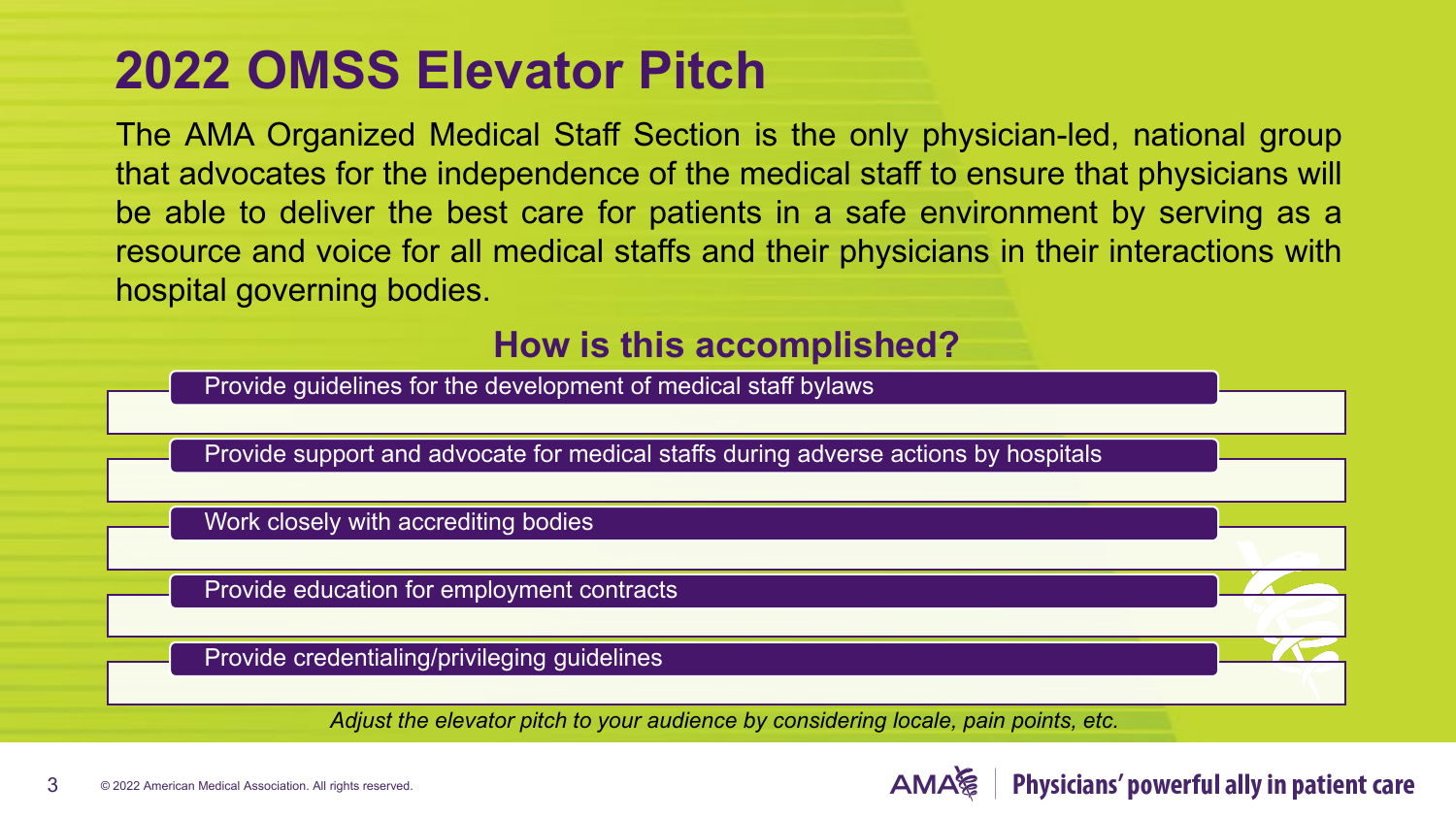#### **Examples of OMSS Accomplishments**

**Meister v. Avera Marshall Regional Medical Center**

The AMA in partnership with the Minnesota Medical Association filed an amicus brief in support of the medical staff.

#### **Tulare Hospital Medical Staff v. Tulare Local Healthcare District**

The AMA, California Medical Association, and the Tulare County Medical Society supported Tulare Hospital medical staff to prevent the dissolution and replacement of the independent medical staff.

**Lake Cumberland Regional Hospital v. Adams**

The AMA partnered with the Kentucky Medical Association to file an amicus brief to oppose recognition of the tort of negligent credentialing.

**Medical Staff of Community Memorial Hospital of San Buenaventura v. Community Memorial Hospital of San Buenaventura** 

The AMA in partnership with the California Medical Association filed amicus curiae brief emphasizing the public importance of the independent medical staff.

**Lawnwood Medical Center v. Lawnwood Medical Center Medical Staff**

The AMA supported the Lawnwood Medical Center medical staff in their case highlighting the unconstitutionality of the local county hospital Governance Law.